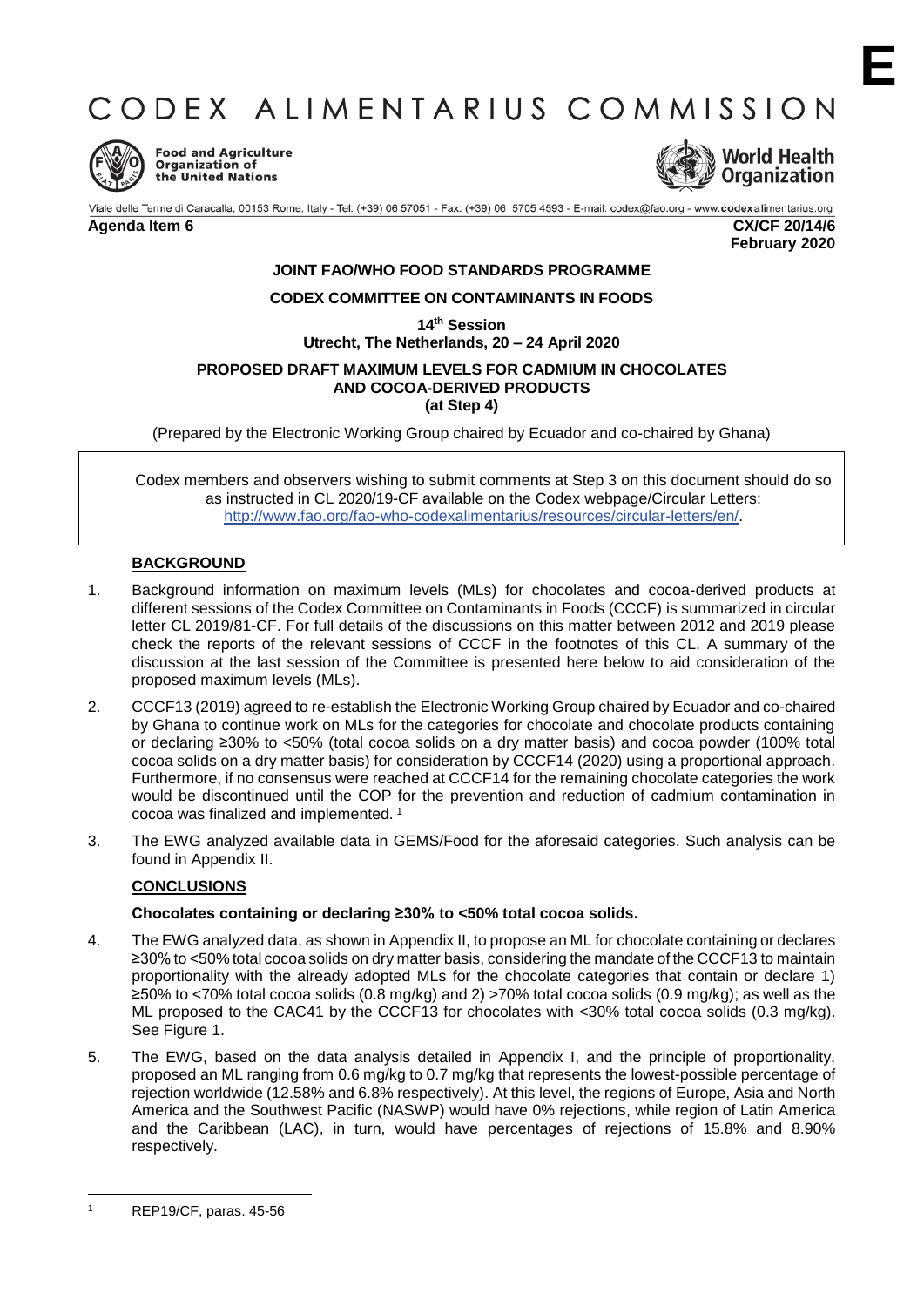## **Cocoa Powder containing or declaring 100% total cocoa solids ready for consumption.**

- 6. When analyzing the data uploaded to the GEMS/Food platform for cocoa powder, the EWG was able to verify that only 115 of the 4245 samples of data submitted, declared either in the "Remarks" and "Local Food Name" columns if the cocoa powder was: 1) 100% total cocoa solids, 2) *natural* cocoa powder, or 3) *pure* cocoa powder. The rest of the samples did not provide any information that implied the sample had 100% cocoa solids. Furthermore, no data sent to the platform offered information on the intended use of the product (e.g. final consumption).
- 7. Despite the lack of information on the declaration of cocoa solids, and intended use of the product, in the "Local Food Name" and "Remarks" columns, the EWG decided to consider all cocoa powder data, to propose ML for the cocoa powder category, taking into account that all data for cocoa mixtures and sugars was discarded from the database, following the mandate of the CCCF13 and the importance to propose an ML for such category.
- 8. The EWG, based on the data analysis detailed in Appendix I, and the principle of proportionality, proposed an ML ranging from 2,0 mg/kg to 3,0 mg/kg representing a percentage of rejection worldwide of 5.5% and 3.65% respectively. At this level, the regions of Europe, Asia and North America and the Southwest Pacific -NASWP would have 0% rejections, while region of Latin America and the Caribbean, in turn, would have percentages of rejections of 17.8% and 12.2% respectively.
- 9. With the current data analysis detailed in Appendix II, the MLs to be proposed for consideration by CCCF14, following the main objectives of Codex to protect consumers' health and ensure fair practices in trade are shown in Appendix I.

# **RECOMMENDATIONS**

- 10. CCCF14 is invited to consider the MLs for the categories of chocolate and cocoa-derived products as presented in Appendix I namely: (i) chocolates containing or declaring ≥30% to <50% (total cocoa solids on a dry matter basis) and (ii) cocoa powder (100% total cocoa solids on a dry matter basis) taking into account the conclusions presented in paragraphs 4-9, the data analysis presented in Appendix II and the background information presented in CL 2019/81-CF and the comments submitted in reply to CL 2020/19-CF.
- 11. In addition, when considering the proposed MLs in Appendix I, the following should also be considered: the proportionality approach when setting MLs for the different categories, the MLs previously adopted at CAC41 (2018) and the discussion held on the proposed ML for chocolates containing or declaring <30% total cocoa solids on a dry matter basis at CCCF13 and CAC42 in 2019 (for consideration under Agenda Item 5).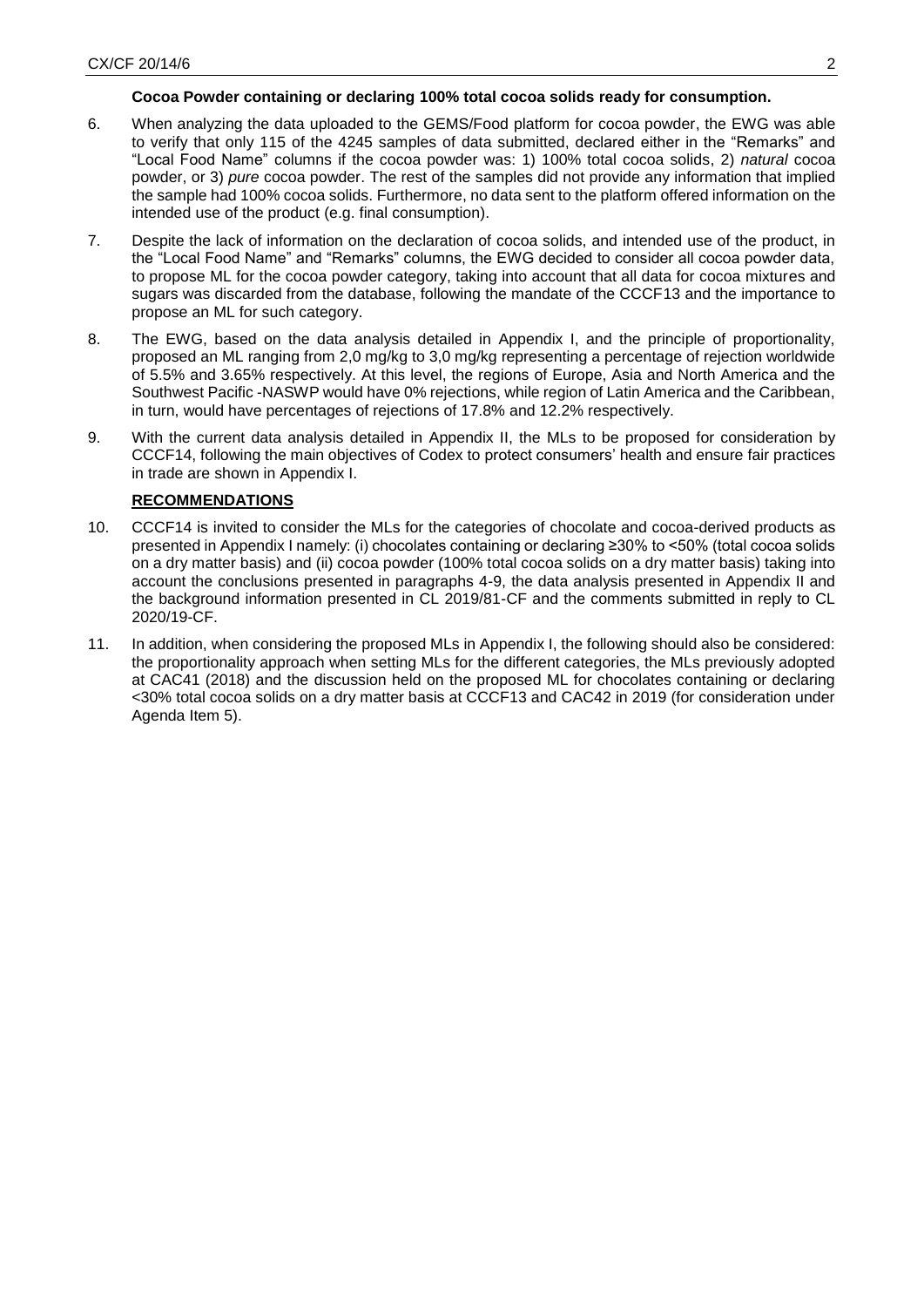# **APPENDIX I**

# **(For comments)**

| <b>Commodity / Product Name</b>                                                                                                 | <b>Maximum</b><br>Level (ML)<br>(mg/kg) | Notes/Remarks                                                                                                                                                                    |
|---------------------------------------------------------------------------------------------------------------------------------|-----------------------------------------|----------------------------------------------------------------------------------------------------------------------------------------------------------------------------------|
| Chocolate and chocolate products<br>containing or declaring $\geq 30\%$ to<br><50% total cocoa solids on a dry<br>matter basis. | $0.6 - 0.7$                             | Including sweet chocolate, Gianduja<br>chocolate, semi - bitter table<br>chocolate, Vermicelli chocolate /<br>chocolate flakes, bitter table chocolate,<br>couverture chocolate. |
| Cocoa powder (100% total cocoa<br>solids on a dry matter basis) ready<br>for consumption.                                       | $2.0 - 3.0$                             | Product sold for final consumption                                                                                                                                               |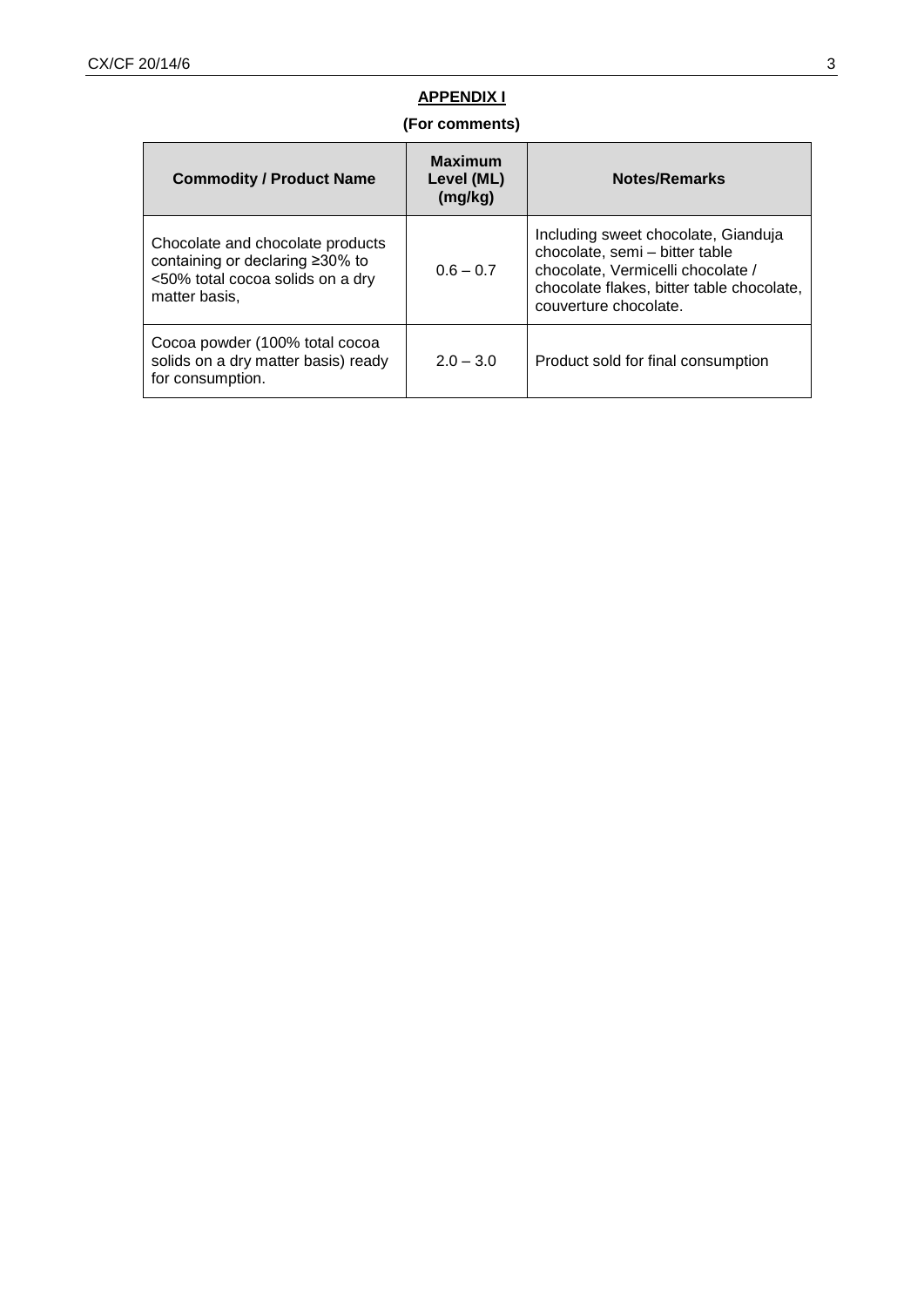## **APPENDIX II**

## **DATA COLLECTION AND ANALYSIS**

## **(For information)**

## **DATA COLLECTION**

- 1. The EWG took as a starting point the cadmium occurrence database in 2018, which was updated by the Call for Data issued by WHO the 10th July 2019 and according to the mandate of the CCCF13 and CAC42, took into account only the data from the chocolate categories containing or declaring ≥ 30% to < 50% total cocoa solids on dry matter basis and cocoa powder (100% total cocoa solids on a dry matter basis ready for consumption). The EWG, as well, excluded cadmium occurrence data for the category of dry mixtures of cocoa and sugars.
- 2. With the resulting database, the EWG, evaluated the information presented in the "Local Food Name" and "Remarks" columns, taking into account two main factors that relate to the mandate of the committee, which are the declaration of percentage of cocoa solids ("total cocoa solids on a dry matter basis") and the intended use of the product ("ready for consumption").
- 3. Considering those two factors, the EWG categorized the samples according to the information provided, data categorization that can be shown in Table 1.

**Table 1.** Cocoa products categories and provision of data in GEMS/Food for CCCF13 and CCCF14 proposals.

| <b>Categories</b>                                                                       | Number of<br>Samples in<br>13CCCF<br>proposal | Number of<br><b>Samples</b><br>submitted in<br><b>Call for Data</b><br>2019 | Data that<br>declared %<br>of cocoa<br>solids | Data that<br>declared<br>intended<br>use of the<br>product | <b>Countries that submitted</b><br>the data *                                                                                                                                                                                                                                                                                                                      |
|-----------------------------------------------------------------------------------------|-----------------------------------------------|-----------------------------------------------------------------------------|-----------------------------------------------|------------------------------------------------------------|--------------------------------------------------------------------------------------------------------------------------------------------------------------------------------------------------------------------------------------------------------------------------------------------------------------------------------------------------------------------|
| Chocolates that<br>contain or declare $\geq$<br>$30\%$ to $<50\%$ total<br>cocoa solids | 599                                           | 164                                                                         | 763                                           | 763                                                        | Australia, Brazil, Canada,<br>Colombia, Cuba, Ecuador,<br>Ghana, Ivory Coast, United<br>States of America, Japan,<br>Peru, Singapore                                                                                                                                                                                                                               |
| Cocoa powder<br>(100% cocoa<br>solids, ready for<br>consumption)                        | 3035                                          | 1210                                                                        | 115                                           | $\Omega$                                                   | Germany, Brazil, Cameron,<br>Canada, Chile, Colombia,<br>Congo, Cuba, Ivory Coast,<br>Ecuador, Slovakia, United<br>States of America, France,<br>Ghana, Indonesia, Japan,<br>Malaysia, México, Peru,<br>Singapore, Sierra Leone,<br>Spain, Sweden, Thailand,<br>Czech Republic, Dominican<br>Republic, United Republic<br>of Tanzania, European<br>Union, Vanuatu. |

**\*** Refer to Document CX/CF 19/13/6, pg. 5 for greater detail on countries who submitted data for CCCF13 proposal.

4. As there is a difference by world regions in cadmium content in cocoa beans and, consequently, in cocoa products, all data was analyzed in the same matter as the EWGs proposal in 2017, which analyzed the data by five regions: Latin America and the Caribbean (LAC), Africa, Asia, Europe, North America and South West Pacific (NASWP). For the analysis of the samples only the origin of data was considered, and this is recognized as being a limitation with the available data. Despite the regionalization of the data, which takes into account the data's origin, it is not necessarily indicative of the product's origin and, as such, the content of cadmium in cocoa produced in these regions. However, important differences were observed in the data from the various regions that could have consequences in the trade of cocoa products.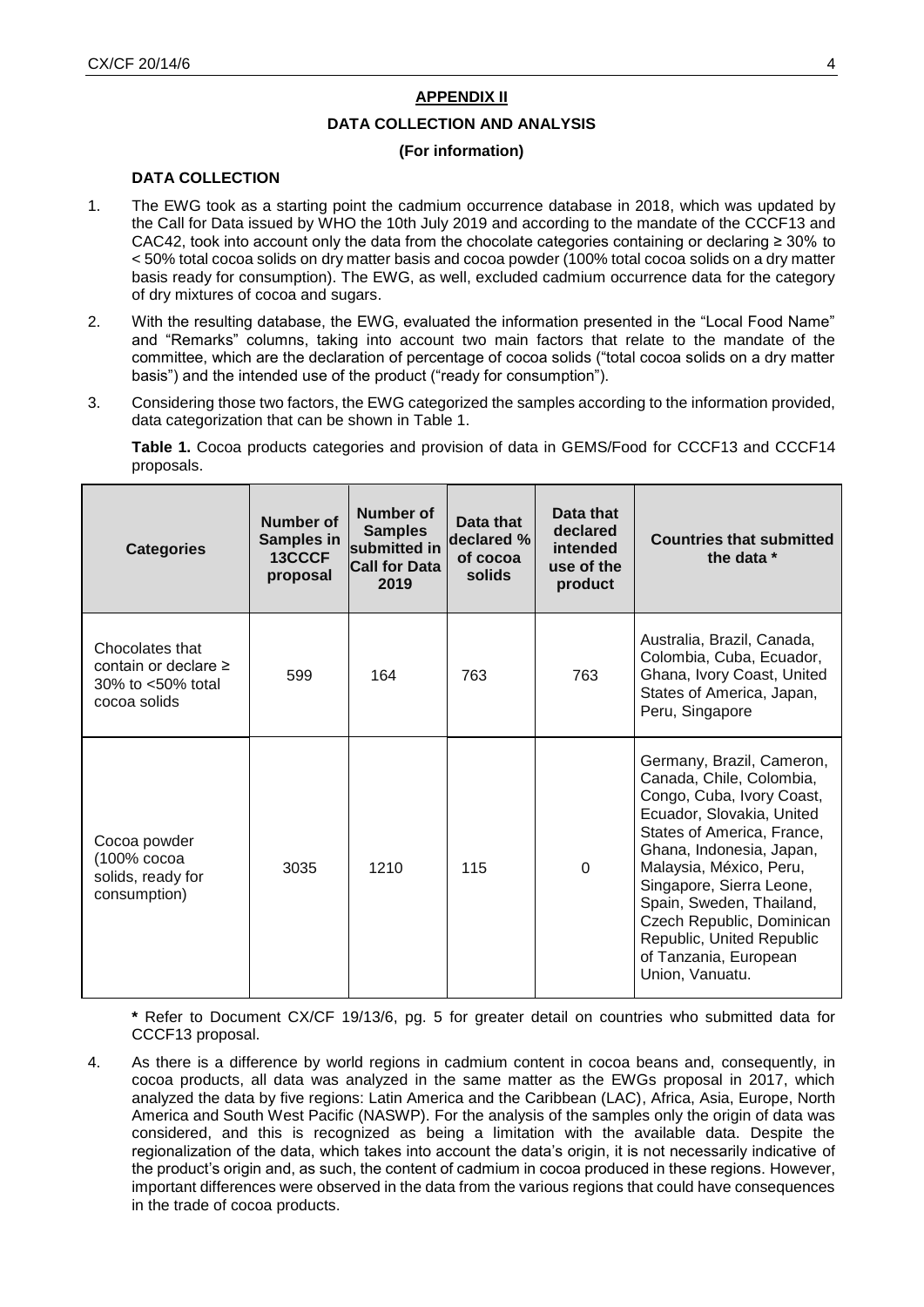## **DATA ANALYSIS**

5. The CCCF has previously used a figure of approximately 5% of samples as a 'cut-off' point for determining an achievable ML. That is, if 95% of samples have a cadmium content below a certain level, then this level is deemed achievable and may be proposed as a ML (ALARA principle).

## **Chocolates containing or declaring ≥30% to <50% total cocoa solids.**

- 6. Of 763 chocolate samples that met the criteria (Table 1), 18% (135 samples) are samples of domestic origin, 26% (200 samples) are imported, and 56% (428 samples) were of unknown origin. Since most of the data did not have information on the samples' origin; it was therefore decided to categorize the data according to the countries that submitted the information to GEMS/Food.
- 7. In Table 2 it can be observed that worldwide, the occurrence of cadmium in chocolates with ≥30% to <50% of total cocoa solids is 0.28 mg/kg; and when comparing the values from the different regions, it can be observed that mean concentrations range between 0.04 mg/kg and 0.34 mg/kg, where the values from the LAC region are the highest. Additionally, the influence of the data from the LAC region for the 95<sup>th</sup> percentile over the worldwide value can be observed; where the LAC value at P95 is 0.92 mg/kg, and the worldwide P95 value is 0.84 mg/kg, and the African, Asian and NASWP regions have P95 values between 0.12 mg/kg and 0.31 mg/kg. Additionally, average values from LAC (0.34 mg/kg) are above worldwide average, while the values from Africa (0.05 mg/kg), Asia (0.04 mg/kg) and NASWP (0.1 mg/kg) are below the worldwide average.
- 8. 76% of the data used for the analysis of occurrence of cadmium in chocolates with ≥30% to <50% total cocoa solids come from the LAC region (581 samples), 14% (103 samples) from NASWP, and 7% (53 samples) from Africa; Asia (26 samples= 3%) submitted the least amount of data for this category.

|                |                             | Values (mg/kg) |            |            |            |  |
|----------------|-----------------------------|----------------|------------|------------|------------|--|
| Origin of data | Number of<br><b>Samples</b> | Average        | <b>Max</b> | <b>Min</b> | <b>P95</b> |  |
| Worldwide      | 763                         | 0.28           | 1.58       | 0.00       | 0.84       |  |
| <b>LAC</b>     | 581                         | 0.34           | 1.58       | 0.00       | 0.92       |  |
| <b>ASIA</b>    | 26                          | 0.04           | 0.18       | 0.00       | 0.13       |  |
| <b>NASWP</b>   | 103                         | 0.10           | 0.52       | 0.01       | 0.31       |  |
| <b>AFRICA</b>  | 53                          | 0.05           | 0.15       | 0.01       | 0.12       |  |

**Table 2:** Occurrence data for cadmium worldwide and by data on origin region\* in chocolates with ≥30% to <50% of total cocoa solids.

LAC: Latin America and the Caribbean; NASWP: North America and the Southwest Pacific; Min: Minimum; Max: Maximum; P95: 95% Percentile. \* The origin of data in the table was determined by the country that submitted data to GEMS/Food, and not by the true origin of the chocolate.

## **Source:** GEMS/Food

- 9. The per capita consumption of cocoa and its derivatives ranges from 0.2 g/day to 7.5 g/day in the 17 Cluster Diets in the GEMS/Food database. The Cluster Diet 7 has the greatest consumption of cocoa products in their diet and is comprised of the following countries: Australia, Bermuda, Finland, France, Iceland, Luxemburg, Norway, Switzerland, United Kingdom and Uruguay (WHO, 2012). Therefore, the estimated cadmium intake of Cluster Diet 7 will serve as the worst-case scenario for the evaluation of the impact of MLs on cadmium intake and in the international trade.
- 10. Table 3 shows the impact of different MLs on cadmium intake and on international trade. For each proposed ML for the category of chocolates with ≥30% to <50% of total cocoa solids, the average content of cadmium was calculated from the available data per scenario, excluding data higher than the proposed ML. Cadmium intake was calculated considering the average of each scenario (assuming chocolates with ≥30% to <50% of total cocoa solids is the only source of cocoa products in the diet), the Cluster Diet 7 per-capita consumption (7.5 g/day), 30 days in the month and the average body weight (b.w.) of 60 kg. Subsequently, the relationship with the provisional tolerable monthly intake (PTMI) was considered. From data that were excluded for each proposed ML, a percentage of possible rejected samples was calculated for total data available worldwide and by region.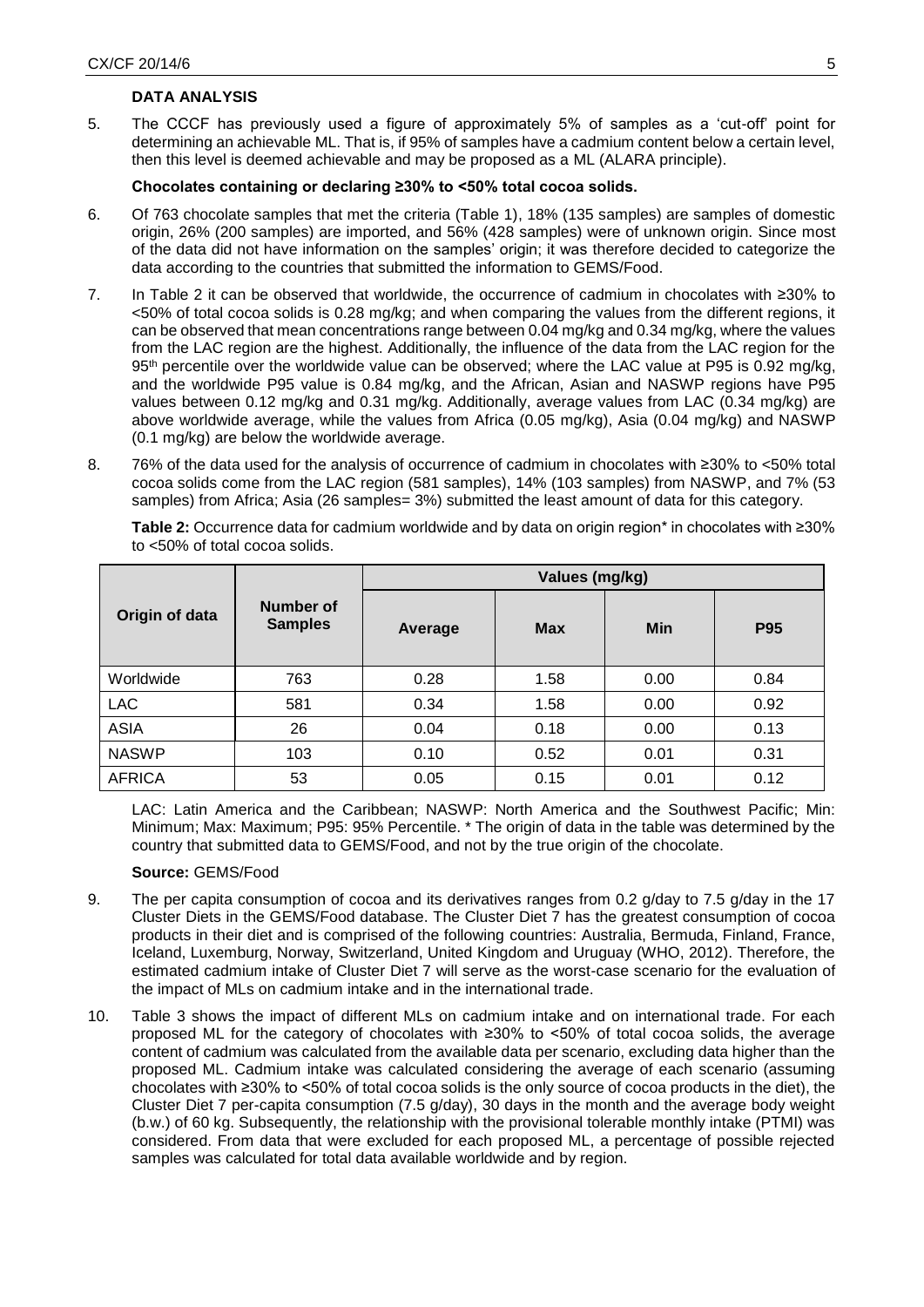**Table 3**. Impact of different MLs for cadmium in the statistical distribution of cadmium for chocolates with ≥30% - <50% total cocoa solids, including the expected proportion of PTMI for the intake of cadmium for the Cluster Diet 7 and the projected proportion of rejected samples in the world market.

| Scenario with worldwide data  |                             |                                      |                                      |        |                                  |  |
|-------------------------------|-----------------------------|--------------------------------------|--------------------------------------|--------|----------------------------------|--|
| <b>Scenario</b><br>ML (mg/kg) | <b>Number of</b><br>samples | <b>Average Cd</b><br>content (mg/kg) | <b>Cd intake</b><br>(µg/kg bw/month) | % PTMI | Possible rejected<br>samples (%) |  |
| No ML                         | 763                         | 0.276                                | 1.035                                | 4.141  | 0.000                            |  |
| 0.9                           | 728                         | 0.240                                | 0.900                                | 3.600  | 4.587                            |  |
| 0.8                           | 719                         | 0.240                                | 0.900                                | 3.600  | 5.767                            |  |
| 0.7                           | 711                         | 0.230                                | 0.863                                | 3.450  | 6.815                            |  |
| 0.6                           | 667                         | 0.200                                | 0.750                                | 3.000  | 12.582                           |  |
| 0.5                           | 617                         | 0.170                                | 0.638                                | 2.550  | 19.135                           |  |
| 0.4                           | 571                         | 0.150                                | 0.563                                | 2.250  | 25.164                           |  |
| 0.3                           | 441                         | 0.090                                | 0.338                                | 1.350  | 42.202                           |  |
| 0.2                           | 364                         | 0.050                                | 0.188                                | 0.750  | 52.294                           |  |
| 0.1                           | 299                         | 0.040                                | 0.150                                | 0.600  | 60.813                           |  |
|                               |                             | <b>LAC</b>                           |                                      |        |                                  |  |
| <b>Scenario</b><br>ML (mg/kg) | <b>Number of</b><br>samples | <b>Average Cd</b><br>content (mg/kg) | Cd intake (µg/kg<br>bw/month)        | % PTMI | Possible rejected<br>samples (%) |  |
| No ML                         | 581                         | 0.338                                | 1.269                                | 5.077  | 0.000                            |  |
| 0.9                           | 546                         | 0.298                                | 1.118                                | 4.470  | 6.024                            |  |
| 0.8                           | 537                         | 0.290                                | 1.088                                | 4.350  | 7.573                            |  |
| 0.7                           | 529                         | 0.280                                | 1.050                                | 4.200  | 8.950                            |  |
| 0.6                           | 489                         | 0.250                                | 0.938                                | 3.750  | 15.835                           |  |
| 0.5                           | 436                         | 0.210                                | 0.788                                | 3.150  | 24.957                           |  |
| 0.4                           | 391                         | 0.190                                | 0.713                                | 2.850  | 32.702                           |  |
| 0.3                           | 264                         | 0.110                                | 0.413                                | 1.650  | 54.561                           |  |
| 0.2                           | 192                         | 0.050                                | 0.188                                | 0.750  | 66.954                           |  |
| 0.1                           | 164                         | 0.030                                | 0.113                                | 0.450  | 71.773                           |  |
|                               |                             | <b>AFRICA</b>                        |                                      |        |                                  |  |
| <b>Scenario</b><br>ML (mg/kg) | <b>Number of</b><br>samples | <b>Average Cd</b><br>content (mg/kg) | Cd intake (µg/kg<br>bw/month)        | % PTMI | Possible rejected<br>samples (%) |  |
| No ML                         | 53                          | 0.049                                | 0.185                                | 0.742  | 0.000                            |  |
| 0.9                           | 53                          | 0.049                                | 0.185                                | 0.742  | 0.000                            |  |
| 0.8                           | 53                          | 0.049                                | 0.185                                | 0.742  | 0.000                            |  |
| 0.7                           | 53                          | 0.049                                | 0.185                                | 0.742  | 0.000                            |  |
| 0.6                           | 53                          | 0.049                                | 0.185                                | 0.742  | 0.000                            |  |
| 0.5                           | 53                          | 0.049                                | 0.185                                | 0.742  | 0.000                            |  |
| 0.4                           | 53                          | 0.049                                | 0.185                                | 0.742  | 0.000                            |  |
| 0.3                           | 53                          | 0.049                                | 0.185                                | 0.742  | 0.000                            |  |
| 0.2                           | 53                          | 0.049                                | 0.185                                | 0.742  | 4.000                            |  |
| 0.1                           | 46                          | 0.038                                | 0.143                                | 0.570  | 13.208                           |  |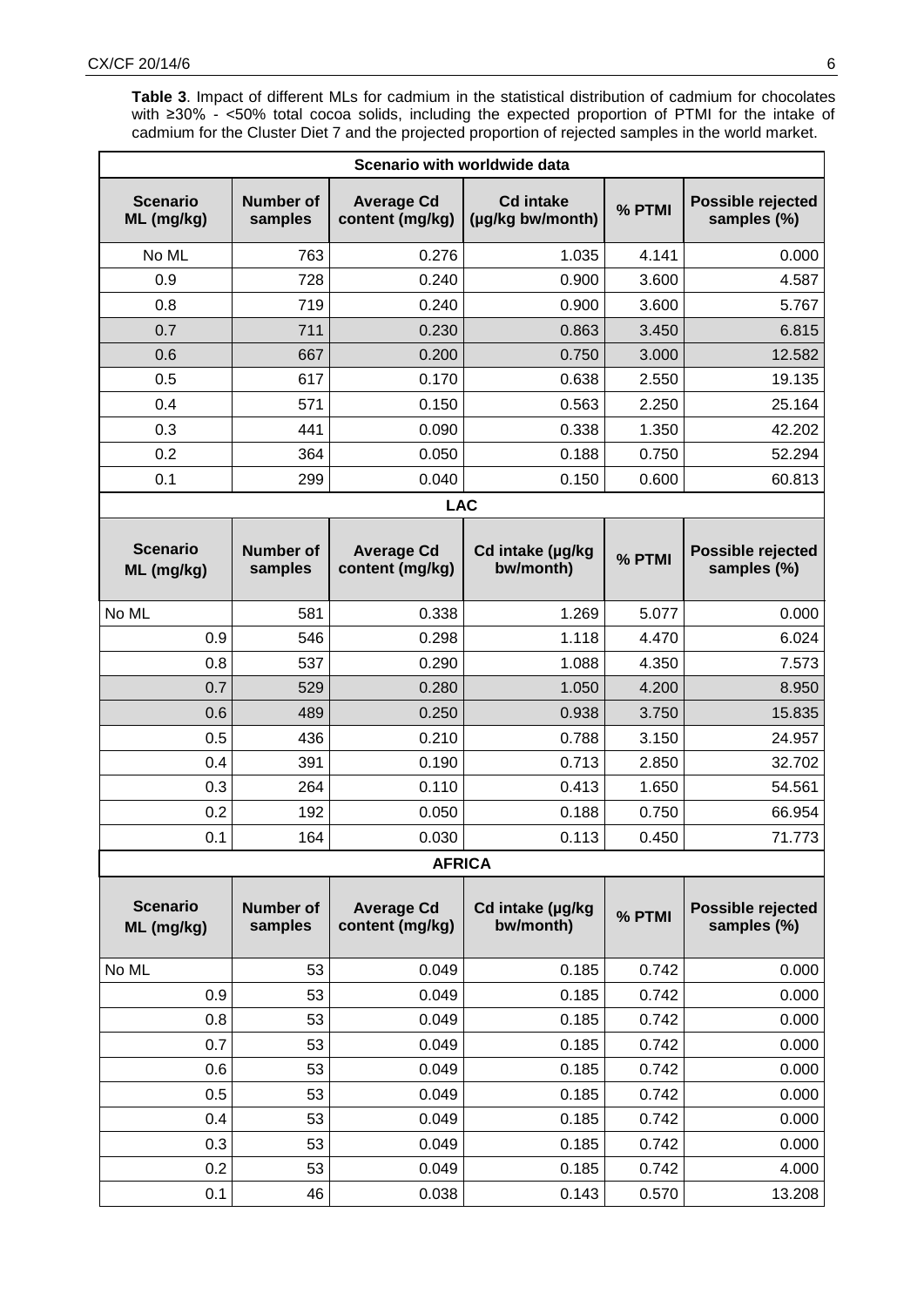| <b>ASIA</b>                   |                             |                                      |                                  |        |                                  |  |
|-------------------------------|-----------------------------|--------------------------------------|----------------------------------|--------|----------------------------------|--|
| <b>Scenario</b><br>ML (mg/kg) | <b>Number of</b><br>samples | <b>Average Cd</b><br>content (mg/kg) | Cd intake (µg/kg<br>b.w./ month) | % PTMI | Possible rejected<br>samples (%) |  |
| No ML                         | 26                          | 0.037                                | 0.140                            | 0.560  | 0.000                            |  |
| 0.9                           | 26                          | 0.037                                | 0.140                            | 0.560  | 0.000                            |  |
| 0.8                           | 26                          | 0.037                                | 0.140                            | 0.560  | 0.000                            |  |
| 0.7                           | 26                          | 0.037                                | 0.140                            | 0.560  | 0.000                            |  |
| 0.6                           | 26                          | 0.037                                | 0.140                            | 0.560  | 0.000                            |  |
| 0.5                           | 26                          | 0.037                                | 0.140                            | 0.560  | 0.000                            |  |
| 0.4                           | 26                          | 0.037                                | 0.140                            | 0.560  | 0.000                            |  |
| 0.3                           | 26                          | 0.037                                | 0.140                            | 0.560  | 0.000                            |  |
| 0.2                           | 26                          | 0.037                                | 0.140                            | 0.560  | 0.000                            |  |
| 0.1                           | 24                          | 0.030                                | 0.113                            | 0.450  | 7.692                            |  |
|                               |                             | <b>NASWP</b>                         |                                  |        |                                  |  |
| <b>Scenario</b><br>ML (mg/kg) | <b>Number of</b><br>samples | <b>Average Cd</b><br>content (mg/kg) | Cd intake (µg/kg<br>b.w./ month) | % PTMI | Possible rejected<br>samples (%) |  |
| No ML                         | 103                         | 0.101                                | 0.379                            | 1.515  | 0.000                            |  |
| 0.9                           | 103                         | 0.101                                | 0.379                            | 1.515  | 0.000                            |  |
| 0.8                           | 103                         | 0.101                                | 0.379                            | 1.515  | 0.000                            |  |
| 0.7                           | 103                         | 0.101                                | 0.379                            | 1.515  | 0.000                            |  |
| 0.6                           | 103                         | 0.101                                | 0.379                            | 1.515  | 0.000                            |  |
| 0.5                           | 102                         | 0.100                                | 0.375                            | 1.500  | 0.971                            |  |
| 0.4                           | 101                         | 0.090                                | 0.338                            | 1.350  | 1.942                            |  |
| 0.3                           | 98                          | 0.080                                | 0.300                            | 1.200  | 4.854                            |  |
| 0.2                           | 93                          | 0.070                                | 0.263                            | 1.050  | 9.709                            |  |
| 0.1                           | 65                          | 0.040                                | 0.150                            | 0.600  | 36.893                           |  |

LAC: Latin America and the Caribbean; NASWP: North America and the Southwest Pacific; PTMI: Provisional Tolerable Monthly Intake; Maximum Level: ML; b.w.: body weight (60 kg).

11. Considering Cluster Diet 7 as the one with greatest cocoa intake in their diet, according to "Cluster Diet 2012", from WHO ("Cocoa and their non-liquid derivatives") and after developing all mentioned calculations, it can be observed that without a ML for cadmium for the chocolates with ≥30% to <50% of total cocoa solids, in a world-wide scenario, the intake would represent a maximum of 4.1% of the PTMI estimated by JECFA (0.025 mg/kg b.w). Also, on a worldwide basis with application of the proposed MLs of 0.1 mg/kg to 0.9 mg/kg, estimated cadmium intakes range between 0.6% to 3.6% of the PTMI Additionally, it can be observed that the scenario with the data from the LAC region has the highest value for intake, if setting an ML of 0.9 mg/kg, representing 4.5% of the PTMI, but yet this value is below the 5 percent for a significant effect noted by  $\mathsf{JECFA}^2$ .

**Figure 1:** Effects on world trade with several proposed ML for chocolates that contain or declare >30 to ≤50% total cocoa solids, in relation to the 5% cut off point for accepted rejections used by Codex Alimentarius, the MLs already adopted by the CAC41(for chocolates that contain or declare 1)≥ 50% to < 70% and 2) ≥ 70% total cocoa solids) and in Step 5 (ML for chocolates that contain or declare ≤30% total cocoa solids, on dry matter basis).

**<sup>.</sup>** <sup>2</sup> Codex Alimentarius Commission Procedural Manual pg. 125-127.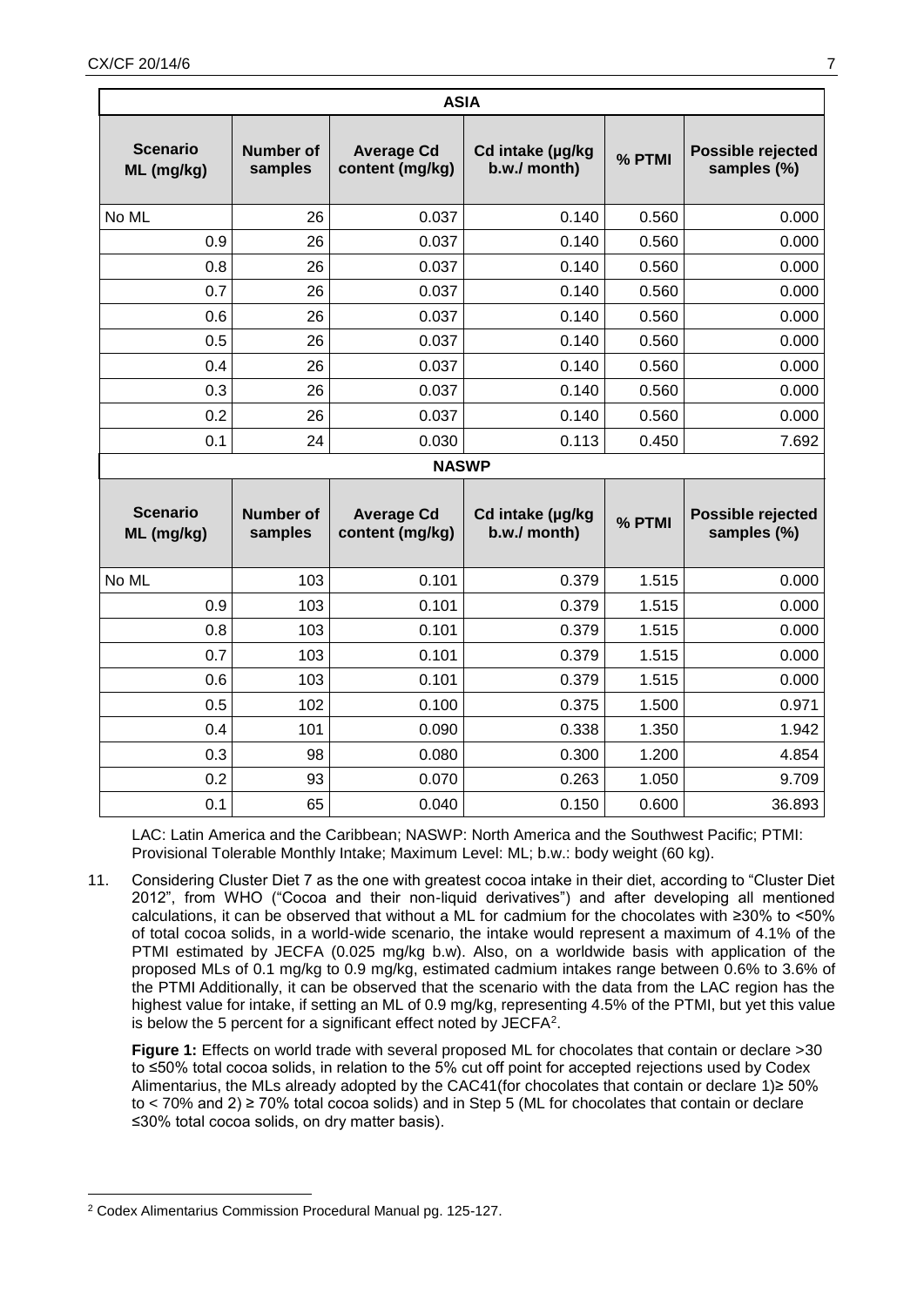

\*tcs: total cocoa solids; ML: Maximum level

\* ML for Chocolates ≤ 30% tcs in Step 5.

Source: GEMS/Food, worldwide data.

- 12. According to Figure 1, it can be observed that, in the global context, 7% of the samples would fail to comply (compared with the acceptable threshold of rejections of 5%) by setting an ML of less than 0.8 mg/kg; this result what can be corroborated in Table 3.
- 13. Furthermore, Table 3 shows that 25% and 19% of the samples could be rejected if the proposed MLs of 0.4 mg/kg and 0.5 mg/kg respectively, would be applied in the context of the world data; considering that the ML of 0.3 mg/kg was accepted by the  $13<sup>th</sup>$  CCCF Meeting for chocolates that contain or declare ≤ 30% total cocoa solids.
- 14. While performing the same analysis at the regional level, if applying the proposed MLs of 0.4 mg/kg and 0.5mg/kg for Latin America and the Caribbean, it would generate rejection rates of 33% and 25% respectively. Regarding the regions of Asia, Africa and NASWP, there was an opposite result, with 0% to 0.9% rejections for the same ML. This leads to the conclusion that the data on the occurrence of cadmium from LAC significantly affects the world average.
- 15. While analyzing the results for both global, and regional rejection rates, according to Figure 1 and Table 3, it can be observed that the ML range from 0.7 mg/kg to 0.6 mg/kg would present 6.8% to 12.6% rejected samples worldwide with an PTMI of 4.2% to 3.6% respectively, which will mean 8.9% to 15.8% rejection rates for LAC.

## **Cocoa Powder containing or declaring 100% total cocoa solids ready for consumption.**

- 16. Following the mandate of the CCCF13, the EWG discarded data from cocoa powder samples that claimed to be mixtures of cocoa with sugars and other added ingredients having 1210 new samples in 2019; which, added to data from previous years, resulted in 4245 total samples.
- 17. The EWG then classified the data submitted, according to the samples' declaration of intended use of the product, and the percentage of cocoa solids. According to Table 1, only 115 samples of the 4245 samples declared: 1) to have 100% cocoa solids, 2) to be "pure" cocoa powder or 3) to be "natural" cocoa powder; in the "Local Food name" and "Remarks" columns. None of the samples provided, declared their intended use.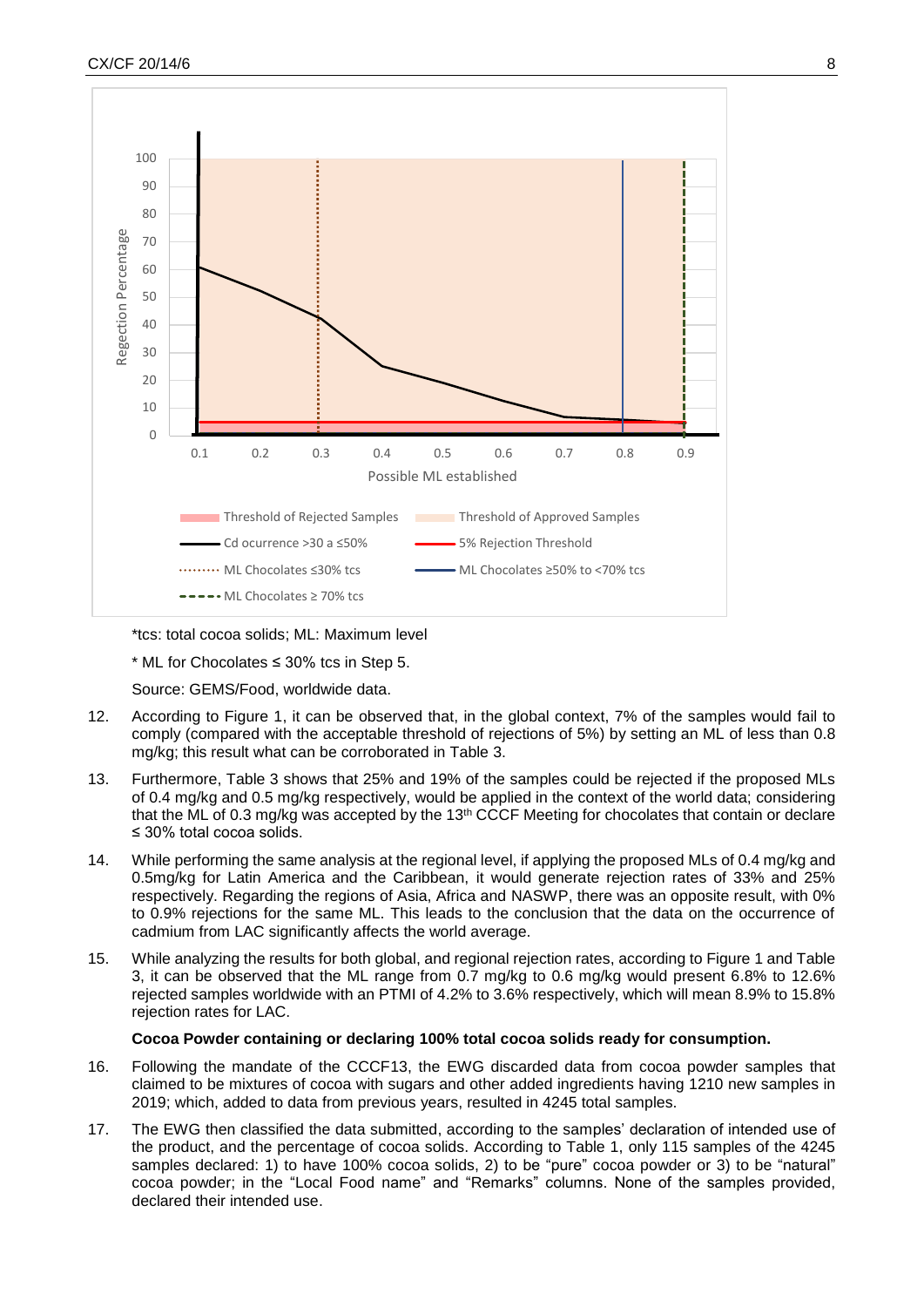- 18. Considering that the number of samples that provided information on the percentage of cocoa solids and intended use of the product, was not representative (Table 1), and despite the lack of such information would possibly affect the veracity of the ML proposed; the EWG decided to consider all cocoa powder data to propose ML for the cocoa powder category.
- 19. Although most of the data did not indicate the information on the origin of the samples, it was decided to categorize the data according to the countries that loaded the information into GEMS / Food.
- 20. Taking into account previous considerations, according to the origin of cocoa powder, 4% (190 samples) were of domestic origin, 8% (325 samples) were imported, 1% (25 samples) were of mixed origin and 87% (3705 samples) were of unknown origin.
- 21. In Table 4 it can be seen that worldwide the occurrence of cadmium in cocoa powder has an average of 0.56 mg/kg, and the average regional values vary from 0.17 mg/kg to 1.34 mg/kg. This difference can also be observed in the 95th percentile values with variations from 0.37 mg/kg to 4.73 mg/kg between regions.

|                |                             | Values (mg/kg) |            |       |         |  |  |
|----------------|-----------------------------|----------------|------------|-------|---------|--|--|
| Origin of data | Number of<br><b>Samples</b> | Average        | <b>Max</b> | Min   | Average |  |  |
| Worldwide      | 4245                        | 0.559          | 9.897      | 0.000 | 2.369   |  |  |
| <b>LAC</b>     | 1268                        | 1.344          | 9.897      | 0.000 | 4.732   |  |  |
| <b>ASIA</b>    | 427                         | 0.339          | 1.800      | 0.000 | 0.610   |  |  |
| <b>NASWP</b>   | 218                         | 0.496          | 2.990      | 0.000 | 1.355   |  |  |
| <b>AFRICA</b>  | 179                         | 0.168          | 1.300      | 0.011 | 0.369   |  |  |
| <b>EURO</b>    | 2153                        | 0.178          | 1.700      | 0.000 | 0.490   |  |  |

**Table 4**. Data on the occurrence of cadmium worldwide and data on region \* of origin of cocoa powder

LAC: Latin America and the Caribbean; NASWP: North America and the Southwest Pacific; EURO: Europe Min: Minimum; Max: Maximum; P95: 95% Percentile. \* The origin of data in the table was determined by the country that submitted data to GEMS/Food, and not by the true origin of the chocolate.

## **Source:** GEMS/Food

22. Based on the occurrence data in Table 4, values from 0.20mg/kg to 5 mg/kg were proposed to assess the impact of different MLs on cadmium intake and trade in cocoa powder (Table 5). The same considerations as the previous ones were used for the calculation of cadmium intake, except that the consumption data was specific for cocoa powder for the worst case scenario (cluster diet  $7 = 2.78 \mu g/kg$ bw/day), the comparison with the security reference value (PTMI) and the number of possible rejections in international trade.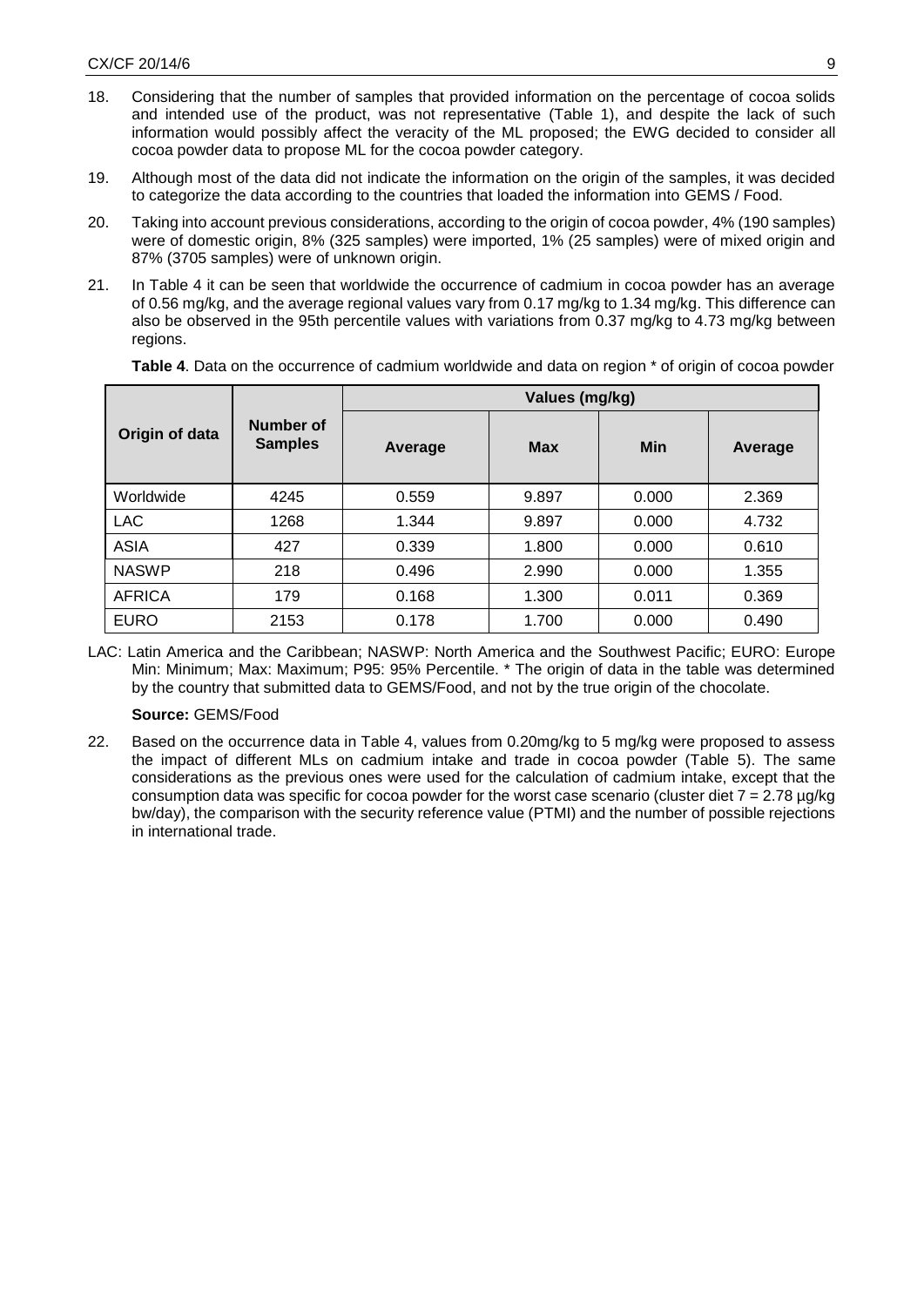**Table 5.** Summary of the impact of different ML for cadmium on the statistical distribution for cadmium in cocoa powder, including the estimated proportion of PTMI of cadmium intake for GEMS/ Food Diet Group 7 and the estimated proportion of samples rejected in the world market.

| Scenario with worldwide data  |                             |                                      |                                               |        |                                            |  |
|-------------------------------|-----------------------------|--------------------------------------|-----------------------------------------------|--------|--------------------------------------------|--|
| <b>Scenario</b><br>ML (mg/kg) | <b>Number of</b><br>samples | <b>Average Cd</b><br>content (mg/kg) | <b>Cd intake</b><br>$(\mu g/kg)$<br>bw/month) | % PTMI | <b>Possible</b><br>rejected<br>samples (%) |  |
| No ML                         | 4245                        | 0.568                                | 0.789                                         | 3.158  | 0.000                                      |  |
| 4.0                           | 4178                        | 0.500                                | 0.695                                         | 2.780  | 1.578                                      |  |
| 3.8                           | 4144                        | 0.400                                | 0.556                                         | 2.224  | 2.379                                      |  |
| 3.2                           | 4101                        | 0.400                                | 0.556                                         | 2.224  | 3.392                                      |  |
| 3.0                           | 4090                        | 0.400                                | 0.556                                         | 2.224  | 3.651                                      |  |
| 2.8                           | 4074                        | 0.400                                | 0.556                                         | 2.224  | 4.028                                      |  |
| 2.4                           | 4041                        | 0.400                                | 0.556                                         | 2.224  | 4.806                                      |  |
| 2.0                           | 4013                        | 0.400                                | 0.556                                         | 2.224  | 5.465                                      |  |
| 1.6                           | 3965                        | 0.300                                | 0.417                                         | 1.668  | 6.596                                      |  |
| 1.2                           | 3822                        | 0.300                                | 0.417                                         | 1.668  | 9.965                                      |  |
| 0.8                           | 3429                        | 0.200                                | 0.278                                         | 1.112  | 19.223                                     |  |
| 0.4                           | 3018                        | 0.200                                | 0.278                                         | 1.112  | 28.905                                     |  |
|                               |                             | <b>EURO</b>                          |                                               |        |                                            |  |
| <b>Scenario</b><br>ML (mg/kg) | <b>Number of</b><br>samples | <b>Average Cd</b><br>content (mg/kg) | <b>Cd intake</b><br>(µg/kg<br>bw/month)       | % PTMI | <b>Possible</b><br>rejected<br>samples (%) |  |
| No ML                         | 2153                        | 0.178                                | 0.248                                         | 0.990  | 0.000                                      |  |
| 1.2                           | 2137                        | 0.200                                | 0.750                                         | 3.000  | 0.743                                      |  |
| 1.0                           | 2125                        | 0.200                                | 0.750                                         | 3.000  | 1.301                                      |  |
| 0.8                           | 2105                        | 0.200                                | 0.750                                         | 3.000  | 2.229                                      |  |
| 0.6                           | 2082                        | 0.200                                | 0.750                                         | 3.000  | 3.298                                      |  |
| 0.4                           | 2006                        | 0.100                                | 0.375                                         | 1.500  | 6.828                                      |  |
| 0.2                           | 1823                        | 0.100                                | 0.375                                         | 1.500  | 15.327                                     |  |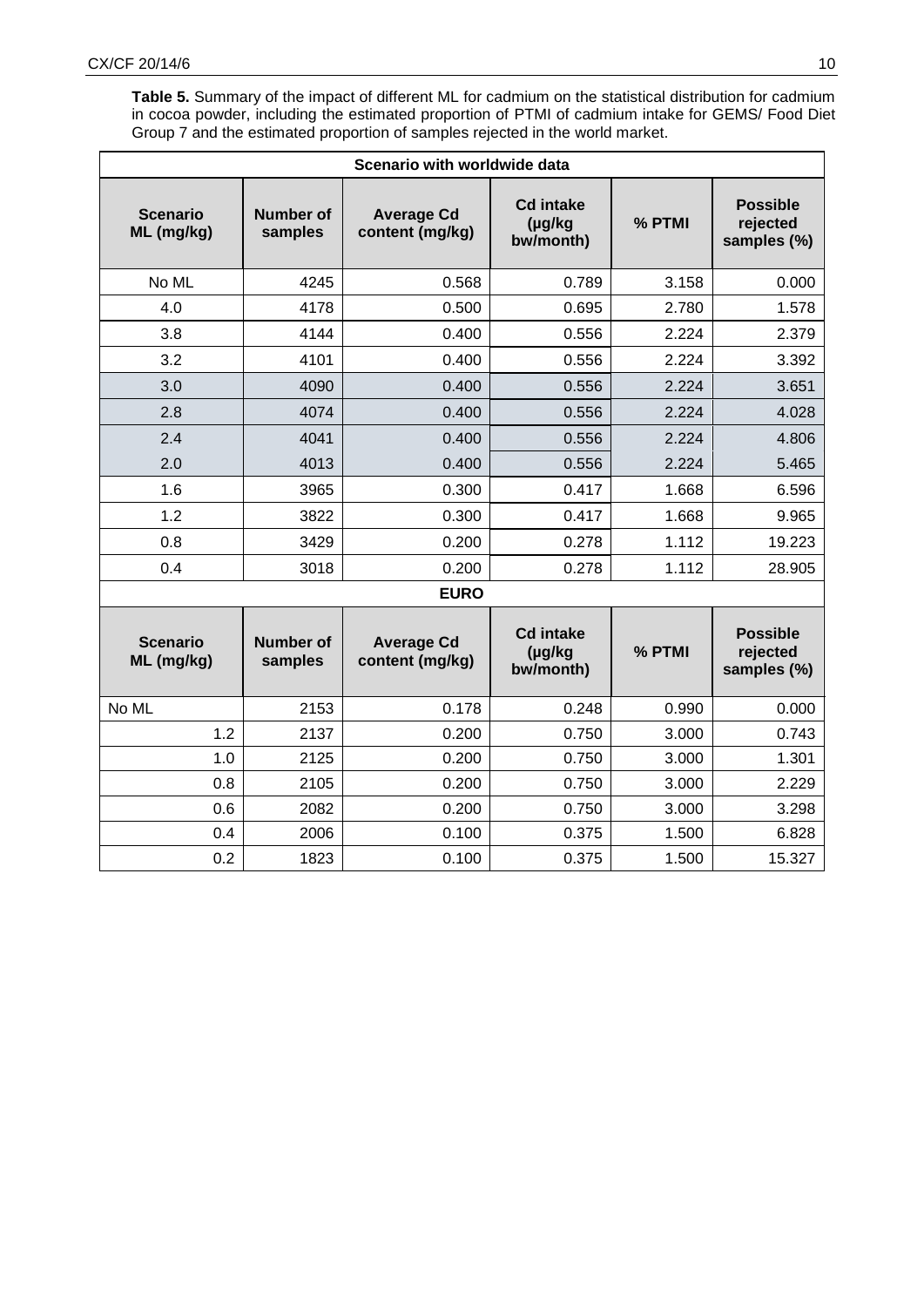| <b>LAC</b>                    |                             |                                      |                                                |        |                                            |  |
|-------------------------------|-----------------------------|--------------------------------------|------------------------------------------------|--------|--------------------------------------------|--|
| <b>Scenario</b><br>ML (mg/kg) | <b>Number of</b><br>samples | <b>Average Cd</b><br>content (mg/kg) | <b>Cd intake</b><br>$(\mu g/kg b.w.$<br>month) | % PTMI | <b>Possible</b><br>rejected<br>samples (%) |  |
| No ML                         | 1268                        | 1.344                                | 1.869                                          | 7.475  | 0                                          |  |
| 5.0                           | 1211                        | 1.100                                | 1.529                                          | 6.116  | 4.495                                      |  |
| 4.8                           | 1207                        | 1.100                                | 1.529                                          | 6.116  | 4.811                                      |  |
| 4.2                           | 1185                        | 1.000                                | 1.390                                          | 5.56   | 6.546                                      |  |
| 4.0                           | 1174                        | 1.000                                | 1.390                                          | 5.56   | 7.413                                      |  |
| 3.8                           | 1167                        | 1.000                                | 1.390                                          | 5.56   | 7.965                                      |  |
| 3.2                           | 1124                        | 1.000                                | 1.390                                          | 5.56   | 11.356                                     |  |
| 3.0                           | 1113                        | 1.000                                | 1.390                                          | 5.56   | 12.224                                     |  |
| 2.8                           | 1098                        | 1.000                                | 1.390                                          | 5.56   | 13.407                                     |  |
| 2.4                           | 1068                        | 0.800                                | 1.112                                          | 4.448  | 15.773                                     |  |
| 2.0                           | 1042                        | 0.800                                | 1.112                                          | 4.448  | 17.823                                     |  |
| 1.6                           | 989                         | 0.700                                | 0.973                                          | 3.892  | 22.003                                     |  |
| 1.2                           | 869                         | 0.600                                | 0.834                                          | 3.336  | 31.467                                     |  |
| 0.8                           | 557                         | 0.300                                | 0.417                                          | 1.668  | 56.073                                     |  |
| 0.4                           | 368                         | 0.200                                | 0.278                                          | 1.112  | 70.978                                     |  |
| <b>AFRICA</b>                 |                             |                                      |                                                |        |                                            |  |
| <b>Scenario</b><br>ML (mg/kg) | <b>Number of</b><br>samples | <b>Average Cd</b><br>content (mg/kg) | <b>Cd intake</b><br>$(\mu g/kg b.w.$<br>month) | % PTMI | <b>Possible</b><br>rejected<br>samples (%) |  |
| No ML                         | 179                         | 0.168                                | 0.234                                          | 0.936  | 0.000                                      |  |
| 1.2                           | 178                         | 0.161                                | 0.224                                          | 0.895  | 0.559                                      |  |
| 1.0                           | 177                         | 0.156                                | 0.217                                          | 0.867  | 1.117                                      |  |
| 0.8                           | 177                         | 0.156                                | 0.217                                          | 0.867  | 1.117                                      |  |
| 0.6                           | 177                         | 0.156                                | 0.217                                          | 0.867  | 1.117                                      |  |
| 0.4                           | 170                         | 0.139                                | 0.193                                          | 0.773  | 5.028                                      |  |
| 0.2                           | 164                         | 0.133                                | 0.185                                          | 0.739  | 8.380                                      |  |
|                               |                             | <b>ASIA</b>                          |                                                |        |                                            |  |
| <b>Scenario</b><br>ML (mg/kg) | <b>Number of</b><br>samples | <b>Average Cd</b><br>content (mg/kg) | <b>Cd intake</b><br>$(\mu g/kg b.w.$<br>month) | % PTMI | <b>Possible</b><br>rejected<br>samples (%) |  |
| No ML                         | 427                         | 0.339                                | 0.471                                          | 1.882  | 0                                          |  |
| 1.2                           |                             |                                      | 0.417                                          | 1.668  | 0.937                                      |  |
|                               | 423                         | 0.300                                |                                                |        |                                            |  |
| 1.0                           | 423                         | 0.300                                | 0.417                                          | 1.668  | 0.937                                      |  |
| 0.8                           | 419                         | 0.300                                | 0.417                                          | 1.668  | 1.874                                      |  |
| 0.6                           | 411                         | 0.300                                | 0.417                                          | 1.668  | 3.747                                      |  |
| 0.5                           | 396                         | 0.300                                | 0.417                                          | 1.668  | 7.260                                      |  |
| 0.4                           | 331                         | 0.300                                | 0.417                                          | 1.668  | 22.482                                     |  |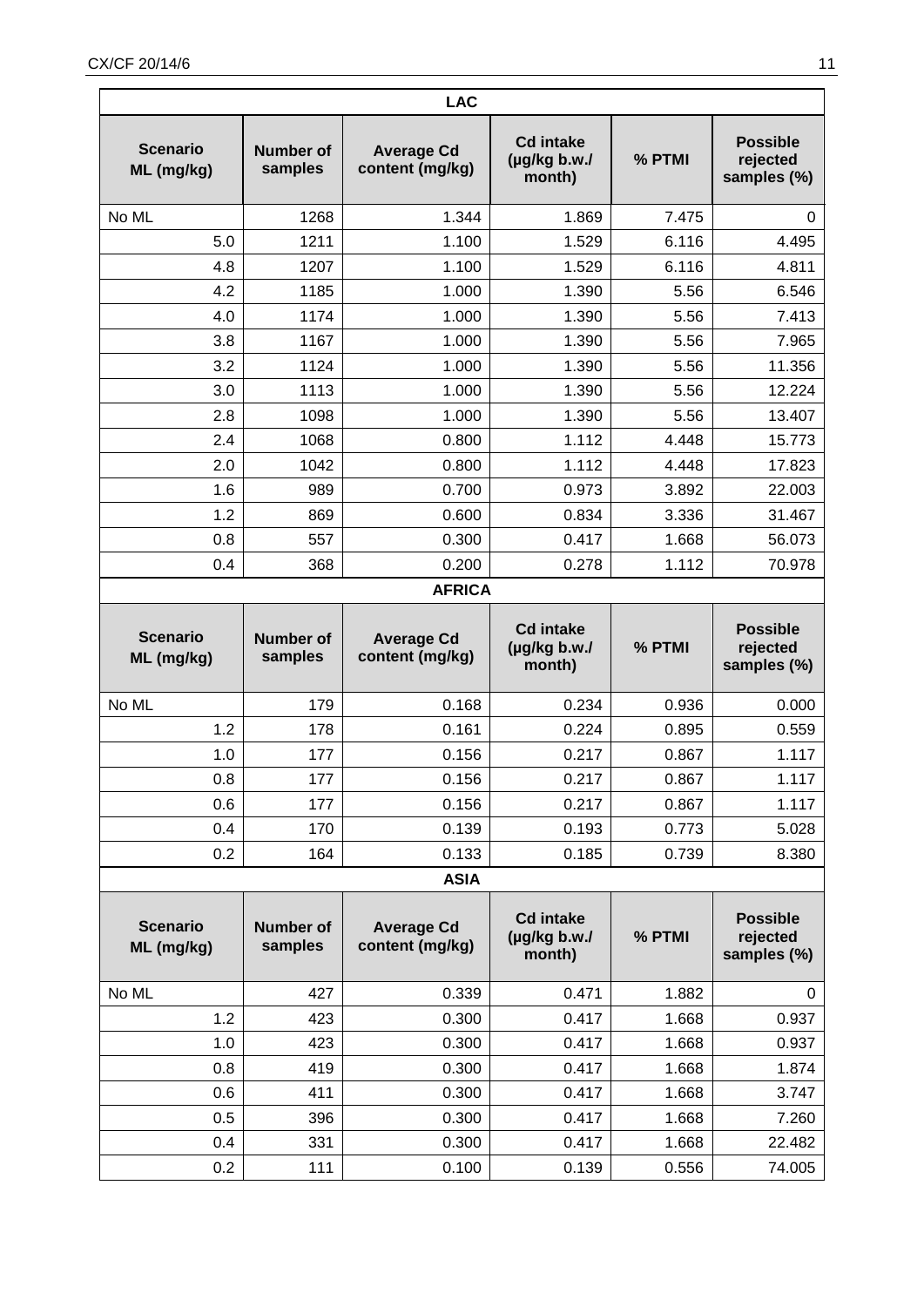| <b>NASWP</b>                  |                      |                                      |                                                |          |                                            |  |
|-------------------------------|----------------------|--------------------------------------|------------------------------------------------|----------|--------------------------------------------|--|
| <b>Scenario</b><br>ML (mg/kg) | Number of<br>samples | <b>Average Cd</b><br>content (mg/kg) | <b>Cd intake</b><br>$(\mu g/kg b.w.$<br>month) | $%$ PTMI | <b>Possible</b><br>rejected<br>samples (%) |  |
| No ML                         | 218                  | 0.496                                | 0.690                                          | 2.760    | 0.000                                      |  |
| 1.4                           | 208                  | 0.420                                | 0.584                                          | 2.335    | 4.587                                      |  |
| 1.2                           | 205                  | 0.400                                | 0.556                                          | 2.224    | 5.963                                      |  |
| 1.0                           | 191                  | 0.350                                | 0.487                                          | 1.946    | 12.385                                     |  |
| 0.8                           | 171                  | 0.280                                | 0.389                                          | 1.557    | 21.560                                     |  |
| 0.6                           | 153                  | 0.230                                | 0.320                                          | 1.279    | 29.817                                     |  |
| 0.5                           | 146                  | 0.220                                | 0.306                                          | 1.223    | 33.028                                     |  |
| 0.4                           | 143                  | 0.210                                | 0.292                                          | 1.168    | 34.404                                     |  |
| 0.2                           | 92                   | 0.150                                | 0.209                                          | 0.834    | 57.798                                     |  |

LAC: Latin America and the Caribbean; NASWP: North America and the Southwest Pacific; PTMI: Provisional Tolerable Monthly Intake; Maximum Level: ML; b.w.: body weight (60 kg). Consumption of cocoa powder in Cluster Diet  $7 = 2.78$  µg/kg bw per day.

- 23. In a global scenario with an ML of 3.2 mg/kg, a cadmium intake of 0.56 µg/kg p.c. monthly, which represents 2.2% of PTMI, which could generate a total of 3.4% of the samples possibly rejected in the world market. Considering these scenarios with regional data, for LAC, an ML of 3.2 mg/kg could generate 11.36% of possibly rejected samples. The lowest possible ML that could be derived for LAC, which ensures that the rejected samples are under the "cut-off point" of 5% is 4.8 mg/kg, which is a level above the level considered in the CCCF13. For NASWP countries, Africa and Asia using the same scenario of a ML of 3.2 mg/kg could generate a rejection of 0% of the samples.
- 24. On the other hand, the ML worldwide that ensures a rejection percentage of less than 5% would be 2.4 mg/kg, however, said ML would still represent a rejection percentage for the Latin American and Caribbean Region of 15.8%
- 25. While analyzing the results for both global, and regional rejection rates, according to Table 5, it can be observed that the ML range from 2.0 mg/kg to 3.0 mg/kg would present 5.5% to 3.65% rejected samples worldwide with an PTMI of 2.2% for both cases, which will mean 17.8% to 12.2% rejection rates for LAC.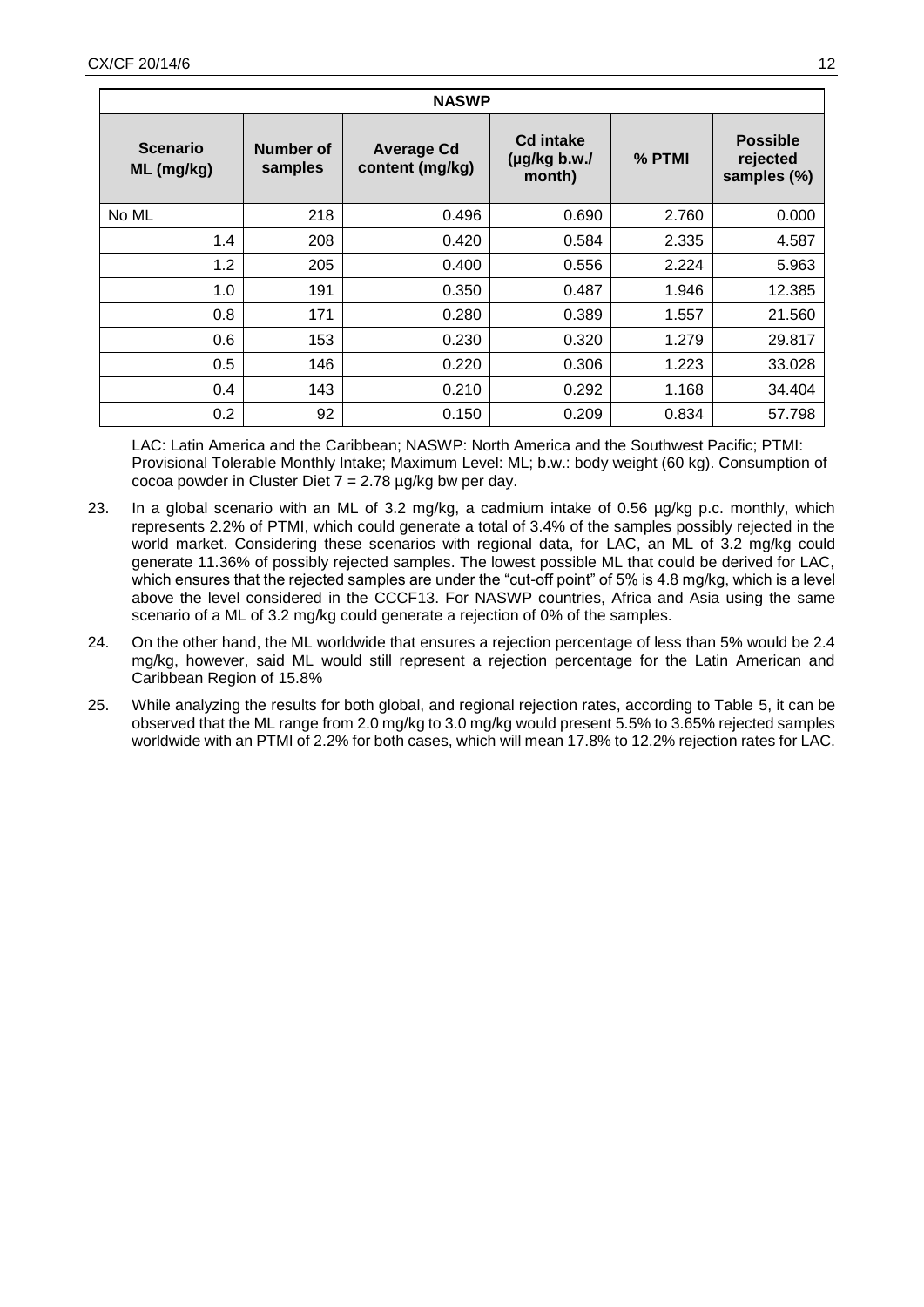# **APPENDIX III**

## **LIST OF PARTICIPANTS**

Chair: Ecuador

Co-chair: Ghana

## **MEMBERS NATIONS AND MEMBER ORGANIZATIONS**

## **ARGENTINA**

Codex Contact Point Ministerio de Agricultura Ganadería y Pesca

## **AUSTRALIA**

Dr Matthew O'Mullane Section Manager – Standards & Surveillance - Food Standards Australian Delegation Leader – Codex Committee on Contaminants in Foods

#### **BRAZIL**

Ligia Lindner Schreiner Health Regulation Specialist Brazilian Health Regulatory Agency - ANVISA

Larissa Bertollo Gomes Porto Health Regulation Specialist Brazilian Health Regulatory Agency – ANVISA

Carolina Araújo Viera Health Regulation Specialist Brazilian Health Regulatory Agency – ANVISA

Ana Claudia Marquim Firmo de Araújo Specialist on Regulation and Health Surveillance Brazilian Health Regulatory Agency – ANVISA

## **CAMEROON**

Mohamadou Awal Executive in the Promotion Department Standards and Regulatory Agency

#### **CANADA**

Elizabeth Elliott Head, Food Contaminants Section Chemical Health Hazard Assessment Division / Bureau of Chemical Safety / Food Directorate Health Products and Food Branch Health Canada

Stephanie Glanville Scientific Evaluator Chemical Health Hazard Assessment Division / Bureau of Chemical Safety / Food Directorate Health Products and Food Branch Health Canada

## **CHINA**

Yongning WU Director of Key Lab of Food Safety Risk Assessment, National Health and Family Planning Commission China National Center of Food Safety Risk Assessment (CFSA)

Yi SHAO Division II of Food Safety Standards China National Center of Food Safety Risk Assessment (CFSA)

Xiaohong SHANG Professor - Key Lab of Food Safety Risk Assessment, National Health and Family Planning Commission China National Center of Food Safety Risk Assessment (CFSA)

Cunzheng ZHANG State Key Laboratory Cultivation Base of Ministry of Science and Technology, Institute of Food Safety and Nutrition, Jiangsu Academy of Agricultural Sciences

Zihui CHEN Guangdong Provincial Institute of Public Health

Di WU Yangtze Delta Region Institute of Tsinghua University, Zhejiang

Yan XU Chief of Health Laboratory Center, Yunnan Center for Disease Control and Prevention (YNCDC)

## **COSTA RICA**

Amanda Lasso Cruz Asesora Codex Dirección de Calidad Ministerio de Economía, Industria y Comercio – MEIC.

## **CUBA**

Roberto Dair García de la Rosa Public Health Ministry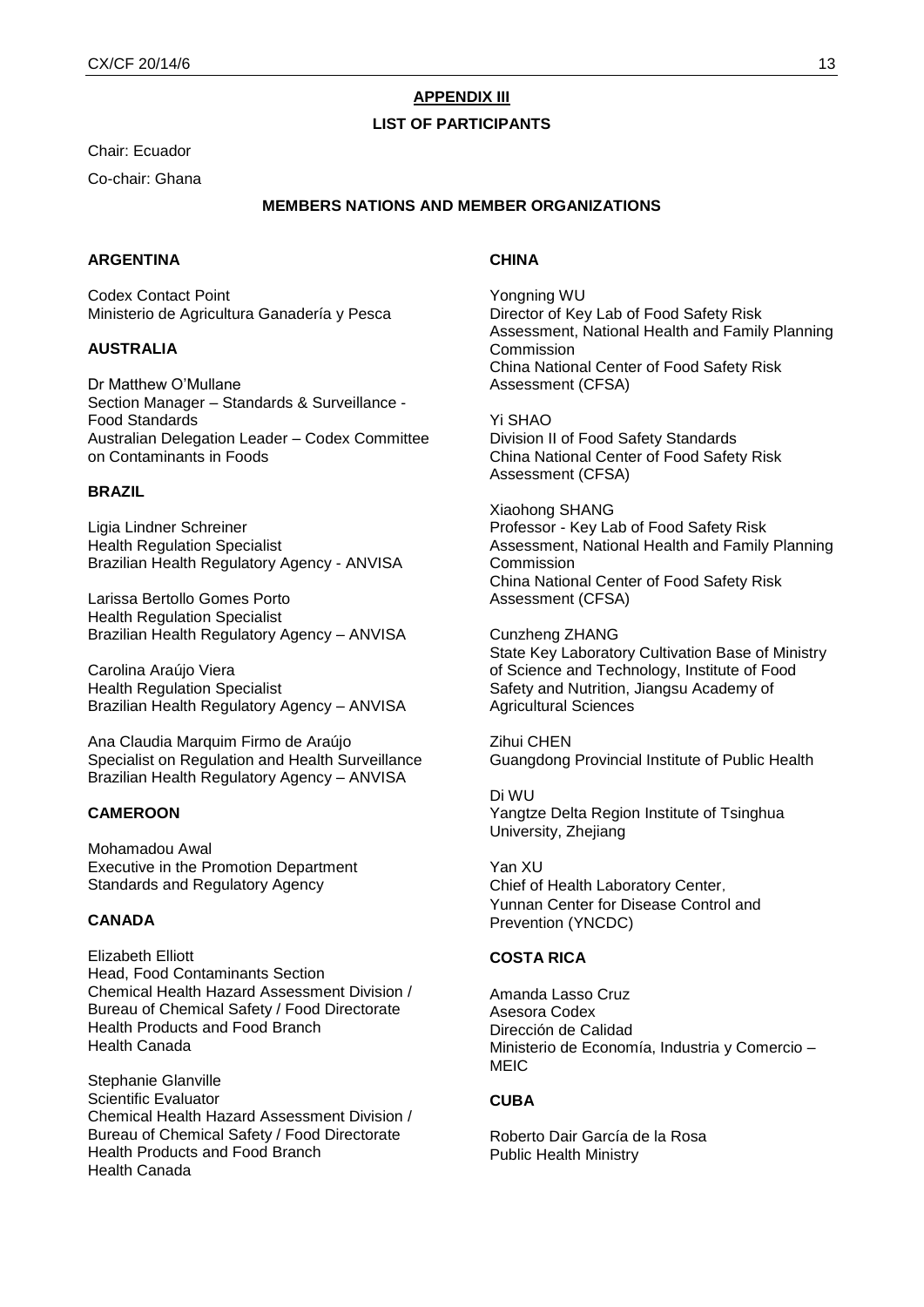# **ECUADOR**

Rommel Betancourt Coordinador General de Inocuidad de Alimentos Agencia de Regulación y Control Fito y Zoosanitario (AGROCALIDAD)

Ana Gabriela Escobar Analista de Vigilancia y Control de Contaminantes/Coordinadora del Subcomité del Codex sobre Contaminantes de los Alimentos Agencia de Regulación y Control Fito y Zoosanitario (AGROCALIDAD)

Saúl Flores **Consultor** Instituto Interamericano de Cooperación para la Agricultura – IICA.

## **EGYPT**

Noha Mohamed Atia Food Standards Specialist Egyptian Organization for Standardization and Quality

#### **EUROPEAN UNION**

Veerle Vanheusden Directorate-General for Health and Food Safety: DG SANTE European Comission

## **GHANA**

Mr. Ebenezer Kofi Essel Head of Food Industrial Support Services **Department** Food and Drugs Authority, Ghana

Mr. Ayamba Abdul-Malik Scientific Officer Ghana Standards Authority, Ghana

# **GUATEMALA**

Julio Armando Palencia Villaseñor Codex Secretariat Ministerio de Salud Pública y Asistencia Social

## **MEXICO**

Tania Daniela Fosado Soriano Punto de Contacto Codex Secretaría de Economía.

## **PERU**

Javier Aguilar Zapata Especialista en Inocuidad Agroalimentaria/Coordinador titular del Comité de Contaminantes en Alimentos Servicio Nacional de Sanidad Agraria (SENASA)

Jorge Pastor Miranda Especialista en Inocuidad Agroalimentaria Servicio Nacional de Sanidad Agraria (SENASA)

Juan Carlos Huiza Trujillo Secretario Técnico del Comité Nacional del Codex Dirección General de Salud Ambiental (DIGESA)

## **REPUBLIC OF KOREA**

Codex Contact Point Quarantine Policy Division, Ministry of Agriculture Food and Rural Affairs (MAFRA)

Lee Geun Pil SPS Researcher Quarantine Policy Division, Ministry of Agriculture Food and Rural Affairs (MAFRA)

Seong Yeji Codex researcher Ministry of Agriculture Food and Rural Affairs (MAFRA)

Miok Eom Senior Scientific Officer Residues and Contaminants Standard Division, Ministry of Food and Drug Safety(MFDS)

#### **RUSSIAN FEDERATION**

Alexey Petrenko Advisor to Consumer Market Participants Union Consumer Market Participants Union

#### **SWEDEN**

Carmina Ionescu Codex Coordinator National Food Agency

## **SWITZERLAND**

Lucia Klauser Scientific Officer Federal Food Safety and Veterinary Office FSVO

#### **TURKEY**

Sinan Arslan Ministry of Food, Agriculture and Livestock

## **UNITED KINGDOM**

Mark Willis Head of Contaminants and Residues Branch Food Standards Agency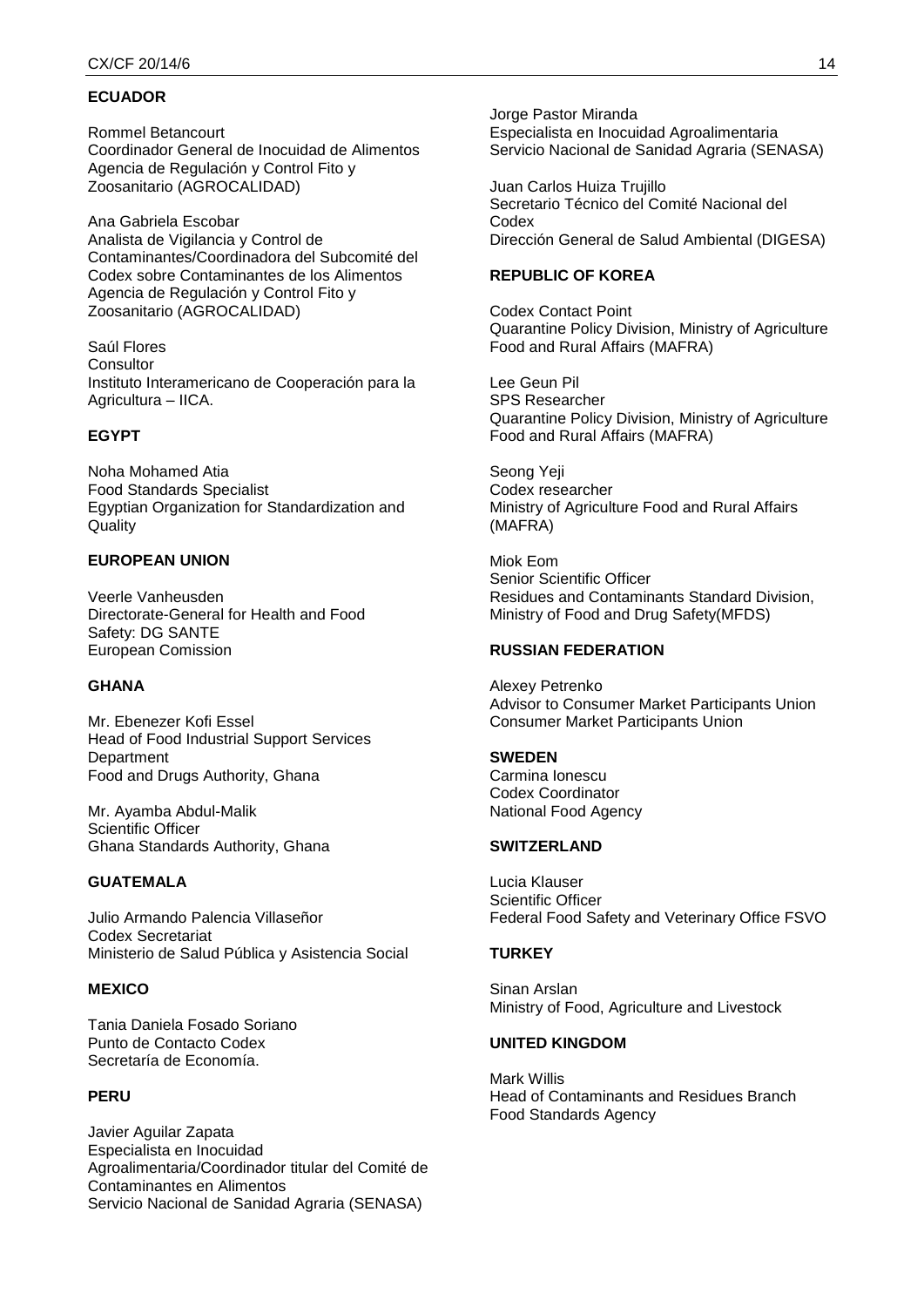## **UNITED STATES OF AMERICA**

Lauren Posnick Robin U.S. Delegate to CCCF Office of Food Safety Center for Food Safety and Applied Nutrition U.S. Food and Drug Administration

Henry Kim Office of Food Safety Center for Food Safety and Applied Nutrition U.S. Food and Drug Administration

Eileen Abt Office of Food Safety Center for Food Safety and Applied Nutrition U.S. Food and Drug Administration

# **YEMEN**

Nasr Ahmed Saeed Codex Contact Point Yemen Organization for Standardization, Metrology and Quality Control